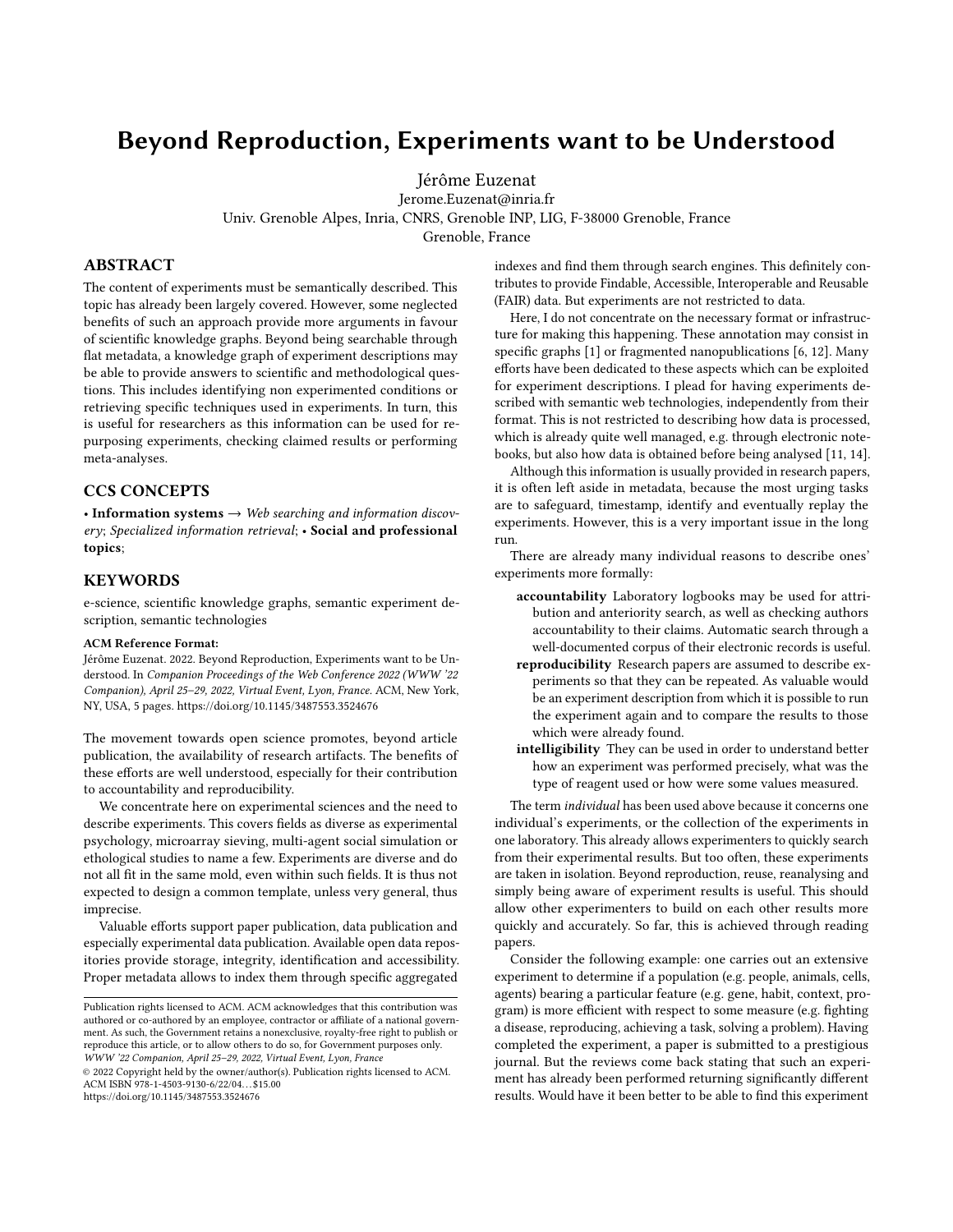WWW '22 Companion, April 25–29, 2022, Virtual Event, Lyon, France Jérôme Euzenat Jérôme Euzenat

beforehand? Nowadays, this is achieved by screening and reading papers. It is not very easy to be sure that the literature has been thoroughly explored and that the really relevant experiments have been found. Less dramatic, having a formal description of the experimental settings allows to quickly determine what the difference between them are, either to borrow one superior technique or to promote a new one. Finally, a precise description should allow to better understand why the results of so similar experiments are different.

The point of this position paper is not to merely call for describing experiments semantically. It is to try to convince why, beyond documenting resources and contributing reproducibility, beyond putting paper content in a scientific knowledge graph [\[1\]](#page-4-1), semantically describing experiments themselves can be extremely useful in modern science. Taking advantage of the flexibility, extendibility and semantics of semantic technologies in order to make these a more practical tool should allow, in particular, sophisticated queries, meta-analyses over experiment results, data reuse, experiment repurposing, and more automated science.

In the following, we first present a brief state of the art of current efforts for publishing experiment descriptions. We then provide characteristics of scientific experiment knowledge graphs. Finally we consider the benefits of such scientific knowledge graphs, through querying and more broadly applications interpreting descriptions. We then discuss some ways which should ease their adoption.

### 1 STATE OF THE ART

Semantic eScience [\[2\]](#page-4-6) exploits semantic web technologies to provide an interoperable and machine-interpretable infrastructure for scientific enquiry. Within the past years, it has been a continuing source of attention.

### 1.1 Metadata

Necessary technologies are already in place for data and metadata publication and identification, effectively making it largely Findable, Accessible, Interoperable, Reusable (FAIR) data [\[26\]](#page-4-7).

On the storage and publication side, popular resources such as Zenodo, FigShare, OSF storage and various dataverses offer longterm storage and identification of data. Stored data is associated with metadata. The used metadata schemes, or the part understood by repositories, are easily converted in a myriad of formats and schemata. However, they are rather poor.

These metadata are pushed and consumed by a variety of indexes such as re3data, DataCite or Google dataset search [\[21\]](#page-4-8). The latter offers search among data sets described with schema.org dataset and DCAT.

Along these generalist repositories and search indexes, there exist many disciplinary ones that provide more specialised metadata. There are now indexes of these resources such as FAIRsharing.org, with proper metadata search [\[23\]](#page-4-9).

Many efforts are already dedicated or related to representing experiments. There exists more or less standalone software such as eLabFTW [\[15\]](#page-4-10) to computerise laboratory notebooks and to make them more easily accessible. But the reproducibility requirements pushes towards more systematic efforts to describe experiments

However, not all experiments are computational by nature, and experiment descriptions should go beyond data manipulation. A natural way to implement more semantic experiment descriptions is to use semantic web technology (RDF, OWL, SPARQL).

### 1.2 Content

Experiment descriptions should not merely contain metadata about experiments, but relations between objects. An experiment may be a process in order to collect data to test an hypothesis. All elements should be described: the process, the hypothesis, the resulting data, the experimental conditions and the way to assess the hypothesis against data.

None of this has to be made in isolation: such descriptions must aggregate many readily available resources. Relations between such elements —which process produced which data, what hypothesis is it supposed to support, in which paper has it been published— can be kept track of through provenance assertions [\[12,](#page-4-3) [19\]](#page-4-13). They must be linked to repositories of authors, publications which are already well covered [\[5\]](#page-4-14).

Concerning the objects of scientific statements, many resources express these with semantic web technologies. In life and health sciences, the Gene ontology, OBO Foundry, bioportal, and Bio2RDF have been here for long and continuously improved [\[7\]](#page-4-15).

Methodological aspects of research have not been left aside. The Open Research Knowledge Graph project (ORKG) [\[1,](#page-4-1) [18\]](#page-4-16) ambitions to represents all that can be found in a research paper: this is wider than experiments, but experiments have reproducibility requirements which lead their descriptions to go beyond what is available in papers. Some work have proposed the expression of experiments [\[24\]](#page-4-17), of hypotheses [\[9\]](#page-4-18) or claims [\[3\]](#page-4-19). On the experimental side: the researchobject project has provided a way to describe protocols [\[14\]](#page-4-5) as well as SMART protocols [\[11\]](#page-4-4). Attempts are also made to describe evaluation methods [\[25\]](#page-4-20).

The state of the art allows for expressing formally broad aspects of scientific knowledge; not only the results of scientific enquiry but the whole process that led to establish results. Of course, this work should be extended, but it is already a solid basis.

# 2 BEYOND METADATA CATALOGUES: SCIENTIFIC KNOWLEDGE GRAPHS

There are four actors in the dissemination of such experiments descriptions:

- experimenters who provide experiment description (metadata) and experimental data.
- repositories which provide storage and identification services. catalogues (or indexes) which provide description aggregation and search.
- users who will use data described in these catalogues.

All these actors are providing a necessary service, but users have a very limited opportunity to access relevant information for fulfilling their needs. They may be scientist as well as evaluators, integrity investigators, etc. They may have very different needs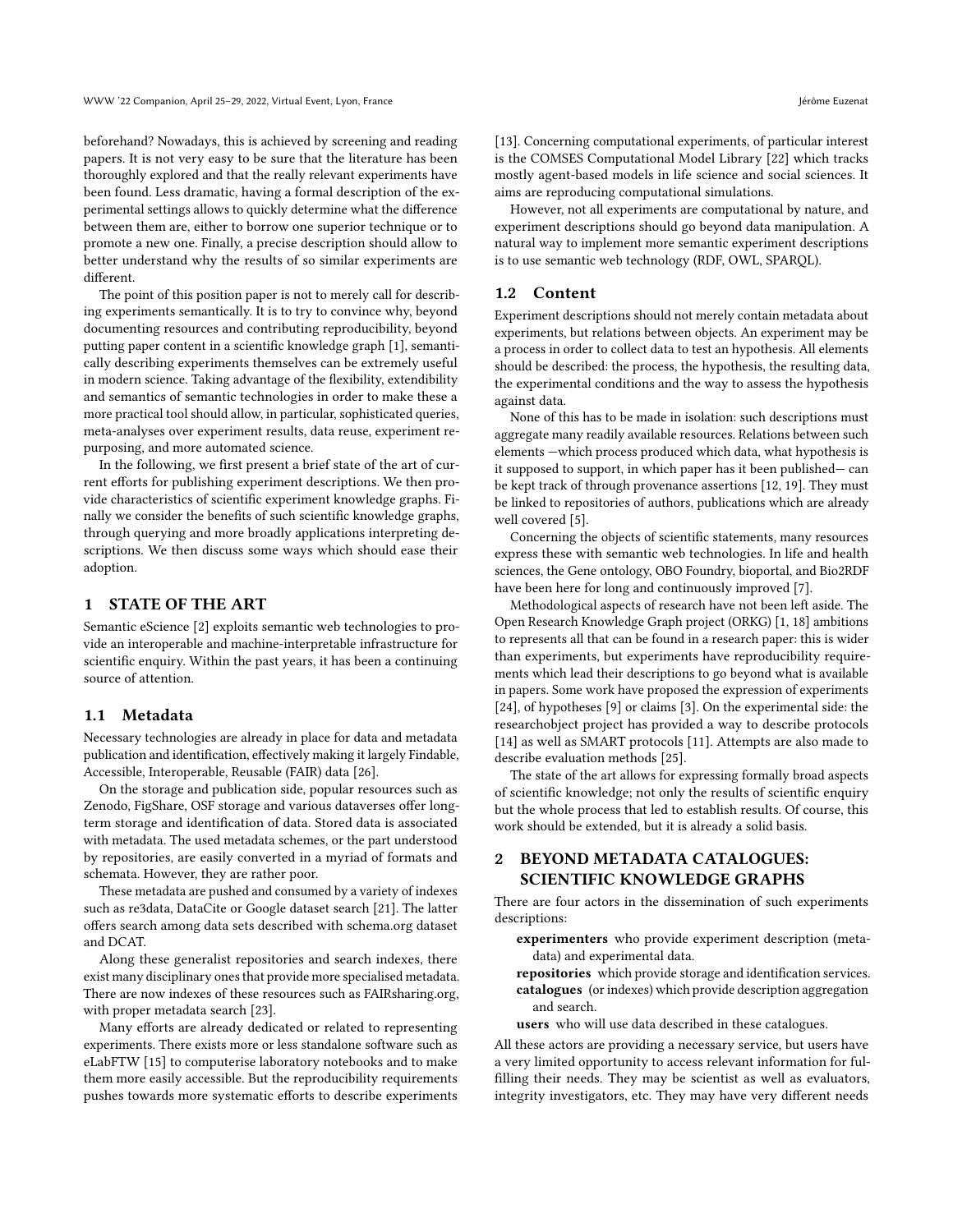Beyond Reproduction, Experiments want to be Understood WWW '22 Companion, April 25–29, 2022, Virtual Event, Lyon, France

(dataset look up, similar experiments, similar hypotheses) and goals (reproducibility, repurposability, enquiry).

Hence, we need scientific knowledge graphs in which to search, navigate, query and manipulate experiment descriptions. These may be specific to one laboratory, to a field or very general. These scientific knowledge graphs should offer search and query features to many aggregated experiment descriptions. Instead of full-text or faceted search capabilities, they should offer full query evaluation with adequate ontology interpretation.

A scientific knowledge graph uses semantic (web) technologies to provide access to many, interrelated, experiment descriptions. The benefit of semantic technologies are worth recalling in this context:

- versatility Any aspect of experiments should be expressible whatever the domain it is about. The variety of available vocabularies and ontologies is useful for that purpose.
- openness It should always be possible to extend the vocabulary or express unexpected information without being restricted to a particular format.
- expressiveness It should be possible to use formal ontologies and exploit these ontologies to acurately answer queries.
- readiness It should be supported by actual software for expressing, querying and manipulating experiments.

For a single hypothesis, there may be different experiments designed to test it. An experiment design may (actually should) have been processed several times. And the results of an individual experiment may be analysed several times, with different techniques. Each of these actions has precursors (the design is a precursor of the experiment) and may have different performers, creation date, etc.

This calls for a modular description of experiments alike the FRBR model [\[17\]](#page-4-21): distinguishing the design of an experiment, its actual performance (and eventually associated results) and the analysis of its outcome. The fact that all runs share features of their implementations and all implementations are testing the same hypothesis should lead to share information across experiments.

Scientists could find an intellectual satisfaction of properly describing experiments. But practically, such scientific knowledge graphs should bring them important benefits in querying and understanding experiments.

# 3 QUERYING

Scientific knowledge expressed with semantic web technologies would clearly facilitate searching results [\[16\]](#page-4-22). Hence we first quickly present obvious types of queries that a scientific knowledge graph should be able to answer. These are classified in three categories.

### 3.1 Search

Search corresponds to what could be extracted from a tabular data base using a single table. Although it is very useful, full-text search is left aside. It can answer queries like:

- "Which experiments use a specific dataset?",
- "Which experiments have been performed but not analysed?",
- "Which experiments simulate (type) population evolution (keyword) of E. coli (organism)?",

• "Which experiments have been invalidated?".

### 3.2 Advanced search

Advanced search aims at making a difference between what can be obtained from a single table containing one experiment per line (simple search) and what can be obtained from a data graph. In particular, it takes advantage of the relations between well-identified objects, such as:

- "Which experiment designs test a particular hypothesis?",
- "Which experiment designs are derived from another specific design?",
- "Which experiments repeat or reproduce a specific experiment?",
- "Which experiments have a protocol using tumor tissue (product) as a sample?" [\[11\]](#page-4-4),
- "Which hypotheses have not been confirmed since a precise software release?".

# 3.3 Scientific search

Scientific search is search informed by science. It could take advantage of knowledge about the protocol or knowledge about the objects.

- "Which experiments of a design have yield different outcomes (accepting/rejecting hypothesis)?",
- "Which conditions differ between two experiments implementations? between two designs?",
- "Which experiment designs test the growth (modality) of a specific measure?",
- "Which experiments in mammals (general category) have reported cumulative cultural evolution (general effect)?",
- "Which experiments provide measures to control for equal motivation (general condition)?".

All these queries have been designed to report experiments, but the other variables of the queries are equally useful.

Some benefits of these queries are not brought by what these repository were intended to (reporting the conditions under which an experiment has been performed), but serendipitously finding secondary, but recorded elements.

# 4 BEYOND QUERYING, UNDERSTANDING

Querying descriptions is the first natural benefit of providing experiment descriptions. Moreover, they should provide computers with a better grasp at what is described. Not pretending that they actually understand what is described, this give them leverage to go beyond querying. We provide below examples of what is possible.

Beyond reproducibility, which already requires a precise description of performed experiments, machine-interpretable descriptions would allow easier experiment adaptation, modification, comparison, or checking.

## 4.1 Consistency checking

If experiments are described in a meaningful way, it should be possible to test beforehand, or statically, that they make sense. Classical tests are that every process element is provided with proper input, can be processed (e.g. compatible software configurations) and will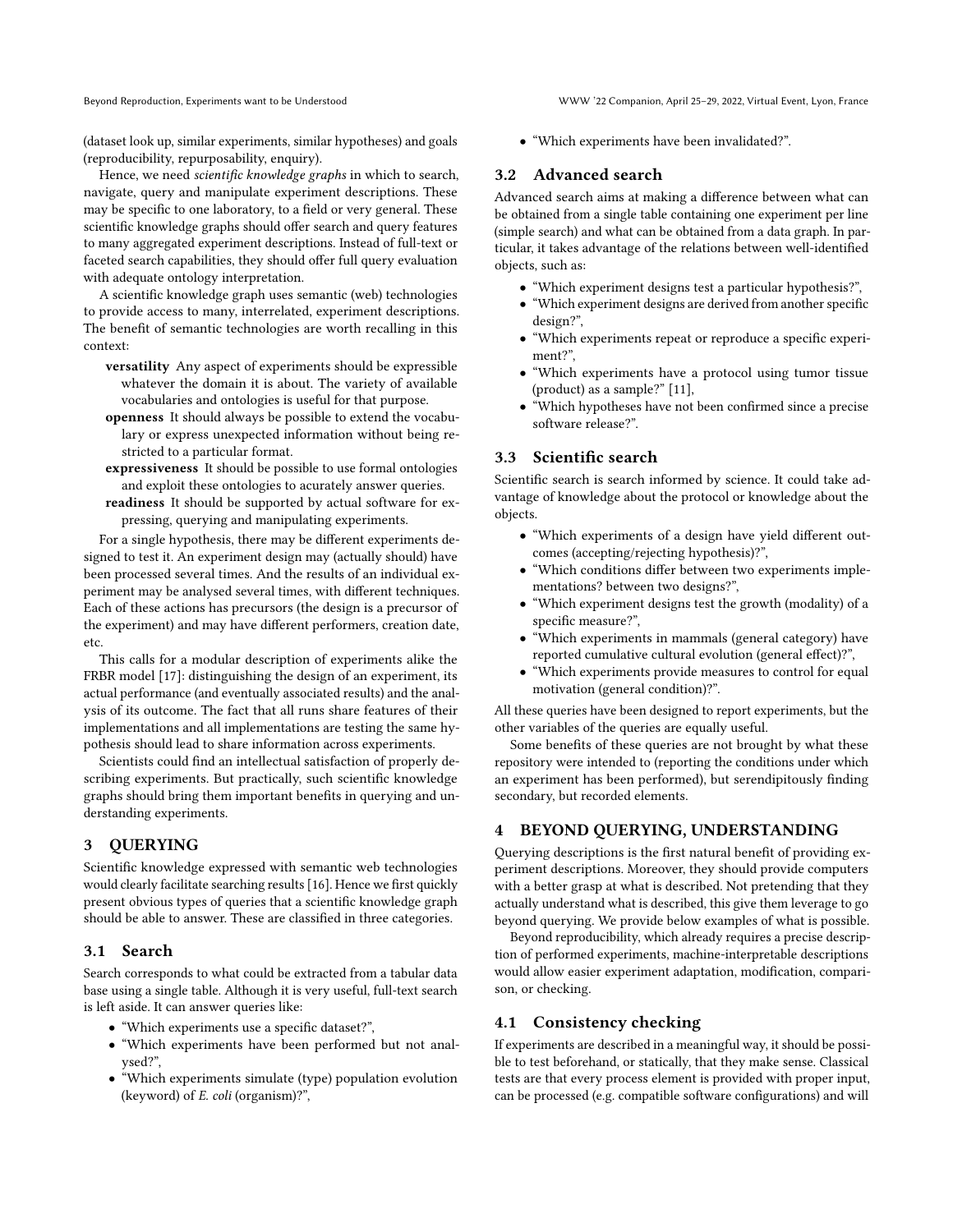generate expected output. Such tests can be performed at the design level and at the experiment level.

Tools may be developed to help (debugging and) peer-reviewing experiment design. They may also help to identify missing information in descriptions and so doing facilitate off-line reproducibility.

This would be a very important support for experimenters, as well as pre-registration reviewers [\[4\]](#page-4-23). Going further, this could help checking beforehand that the setting indeed tests the hypothesis.

### 4.2 Repeating, reproducing

Checking the consistency of description statically should be very important independently from any actual attempt at reproducing experiments. However, static analysis can test that a description make sense, not what sense it makes. This is achieved through performing the experiment.

This is, in principle, far easier for computational experiments. Providing accurate descriptions of computer-based experiments can allow a computer to reproduce them. For that purpose, the semantic descriptions must also be either operational or translatable to an executable format.

This is the goal of adopting executable workflow languages for describing protocols. They provide both executability and better intelligibility. However, it should be paid attention that executable descriptions indeed correspond to what is intended.

This would contribute to one of the main goals of FAIR and open research: improving reproducibility.

### 4.3 Results checking and data reuse

Once an experiment has delivered data, they have to be analysed. Such an analysis may be part of the experiment protocol so that experiment processing can go as far as providing the outcome: tell if the experiment supports or rejects the hypothesis and why.

However, it should also gain at being described separately, as this would allow to replace one implementation of a standard data processing procedures by another making it less dependent on data analysis packages.

In particular, it may be useful to apply, post-hoc, different analyses to the same data. But it may also be useful to apply the same analysis on different (or updated) data. For instance, data analysis workflows can be exploited for continuous reevaluation of hypotheses by updating data analyses when new data is available [\[10\]](#page-4-24).

### 4.4 Meta-analysis and comparison

When experiment results are properly registered with individual experiment descriptions, it should be easier to take advantage of query capabilities to perform meta-analyses against knowledge graphs. Comparing experiments and their results may allow to:

- identify experiments that may be considered the same (reproduction),
- identify experiments that can be considered variations and tell how they differ (comparison),
- identify experiments whose results contradict one another,
- suggest conditions that impact some results (this may need further data processing), or
- predict averse effects from results [\[20\]](#page-4-25).

This may help organising experiment descriptions (provide an additional overlay on them) or extracting important information for meta-analysis papers. ORKG already goes in this direction by providing comparison services informed by the research activity [\[18\]](#page-4-16).

### 4.5 Repurposing

Repurposability is the ability to quickly change parameters of one experiment and to set-up a new experiment by assembling pieces of existing experiments.

Repurposing, both from the initial experimenter and others, is one important benefit from experiment descriptions. This is specially the case when the description allows to actually run the experiment. In such a case, modifying the initial design or experiment description leads to a new, already described and ready to process, experiment.

It may also be used to properly reproduce an experiment using different techniques.

Here again, automatic tooling may be used to check variation validity or to suggest variations.

### 4.6 Automated science: the grand thing

The longer term benefits of such scientific experiment knowledge graphs and better machine understanding is more automated science. Experiment descriptions could lead to formal scientific collaboratories [\[8\]](#page-4-26) in which scientists exchange, modify and discuss experiments. Machine learning could help cleaning and mining result as well as suggesting interesting research questions.

### 5 REQUIREMENTS

Ingredients for scientific knowledge graphs are available. What is missing is that scientific practices embrace semantic web technologies. Requiring scientists to provide immediate work for delayed benefits is not easy. Although, they are already used to different degrees of formality imposed by their communities. This is visible in notebook holding and additional requirements for publishing papers.

A large part of experiment descriptions are still encountered in published papers (with increasing formality). Thus, many efforts are devoted to extract these from texts [\[1\]](#page-4-1). Reducing the costs of providing extensive experiment descriptions can come from more integration in work habits and new applications providing benefits. Here are some suggestions:

- automation can be provided by various software used for building or recording the experiments. For instance, eLabFTW [\[15\]](#page-4-10) is able to connect to laboratory supply databases: identifying exactly what product 'item' was used in an experiment. This contributes to accountability, but can also help providing rich data. Extracting this data already facilitate providing it to publication platforms such as Zenodo.
- incrementality The main point is to be able to provide as much data as one wants, not to force providing a complete description. The openness and extensibility of semantic technologies allow to overcome incomplete metadata and to make the best out of it.